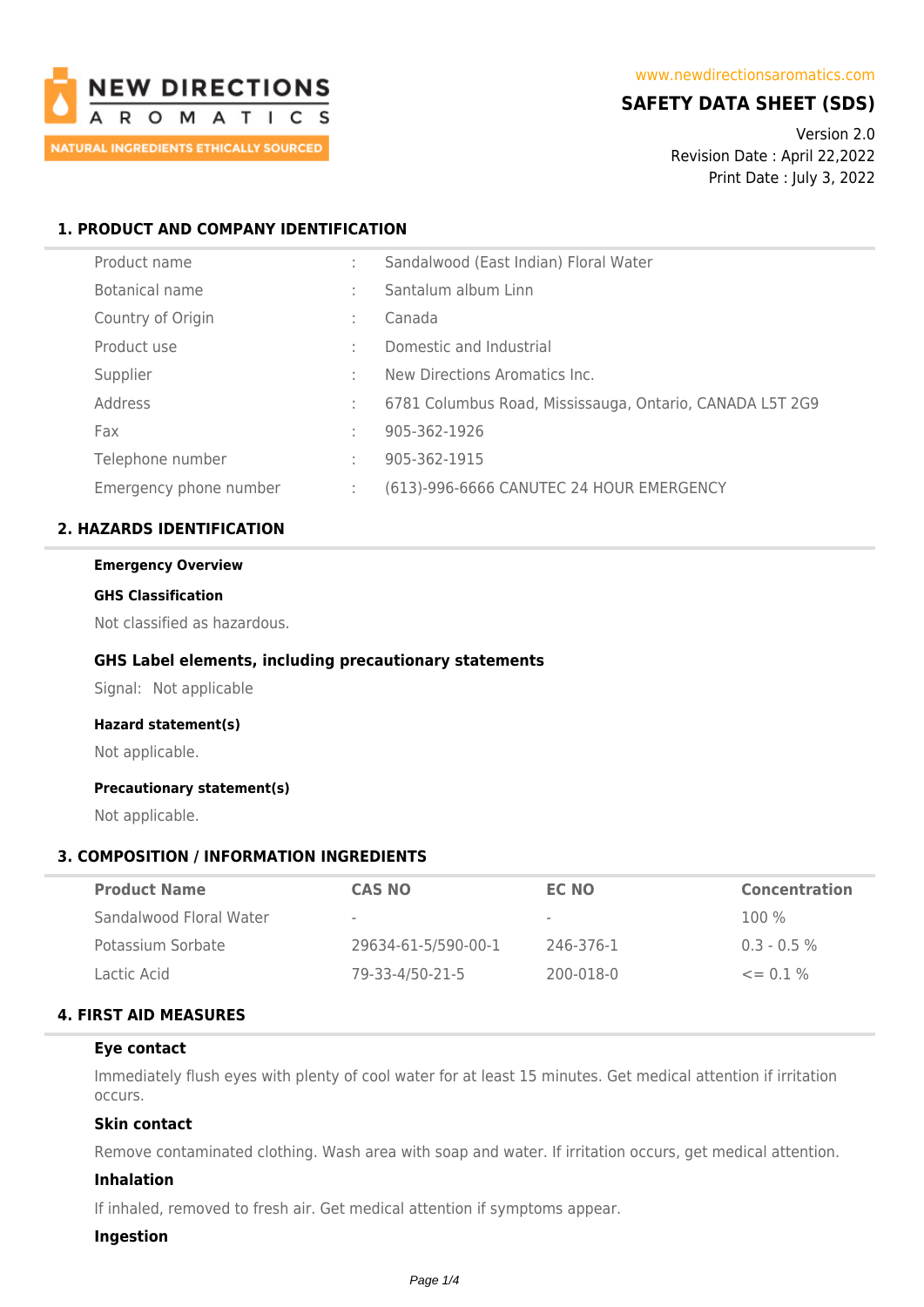Seek medical attention or contact local poison control center.

## **5. FIRE FIGHTING MEASURES**

## **Suitable extinguishing media**

Foam. Dry Powder. Carbon dioxide.

## **Special protective equipment and precautions for fire-fighters**

Wear proper protective equipment. Exercise caution when fighting any chemical fire. Use water spray or fog for cooling exposed containers.

## **Special hazards arising from the substance or its combustible products**

Hazardous decomposition products may be formed at extreme heat or if burned.

## **Resulting gases**

Carbon oxides.

## **6. ACCIDENTAL RELEASE MEASURES**

### **Personal precautions, protective equipment and emergency procedures.**

Equip clean crew with proper protection. Respiratory protection equipment may be necessary.

### **Environmental precautions**

Prevent entry to sewers and public waters. Notify authorities if product enters sewers or public waters.

## **Methods and materials for containment and cleaning up**

Clean up any spills as soon as possible, using an absorbent material to collect it. Use suitable disposal containers.

## **7. HANDLING AND STORAGE**

## **Precautions for safe handling**

No direct lighting. No smoking. Ensure prompt removal from eyes, skin and clothing. Wash hands and other exposed areas with mild soap and water before eating, drinking or smoking and when leaving work. Handle in accordance with good industrial hygiene and safety procedures.

## **Conditions for safe storage, including any incompatibilities**

Provide local exhaust or general room ventilation to minimize dust and/or vapour concentrations. Keep container closed when not in use.

# **8. EXPOSURE CONTROLS AND PERSONAL PROTECTION**

### **Eyes**

Use tightly sealed goggles.

## **Skin**

If skin contact or contamination of clothing is likely, protective clothing should be worn. Use protective gloves.

## **Respiratory**

In case of insufficient ventilation, wear suitable respiratory equipment.

## **9. PHYSICAL AND CHEMICAL PROPERTIES**

| Appearance       | Clear to slightly cloudy liquid. |
|------------------|----------------------------------|
| Odor             | Characteristic aroma.            |
| pH               | $\therefore$ 4.0 - 5.5 @ 20 °C   |
| Flash point      | $>200^{\circ}$ C                 |
| Relative density | $0.850 - 1.050$ @ 20°C           |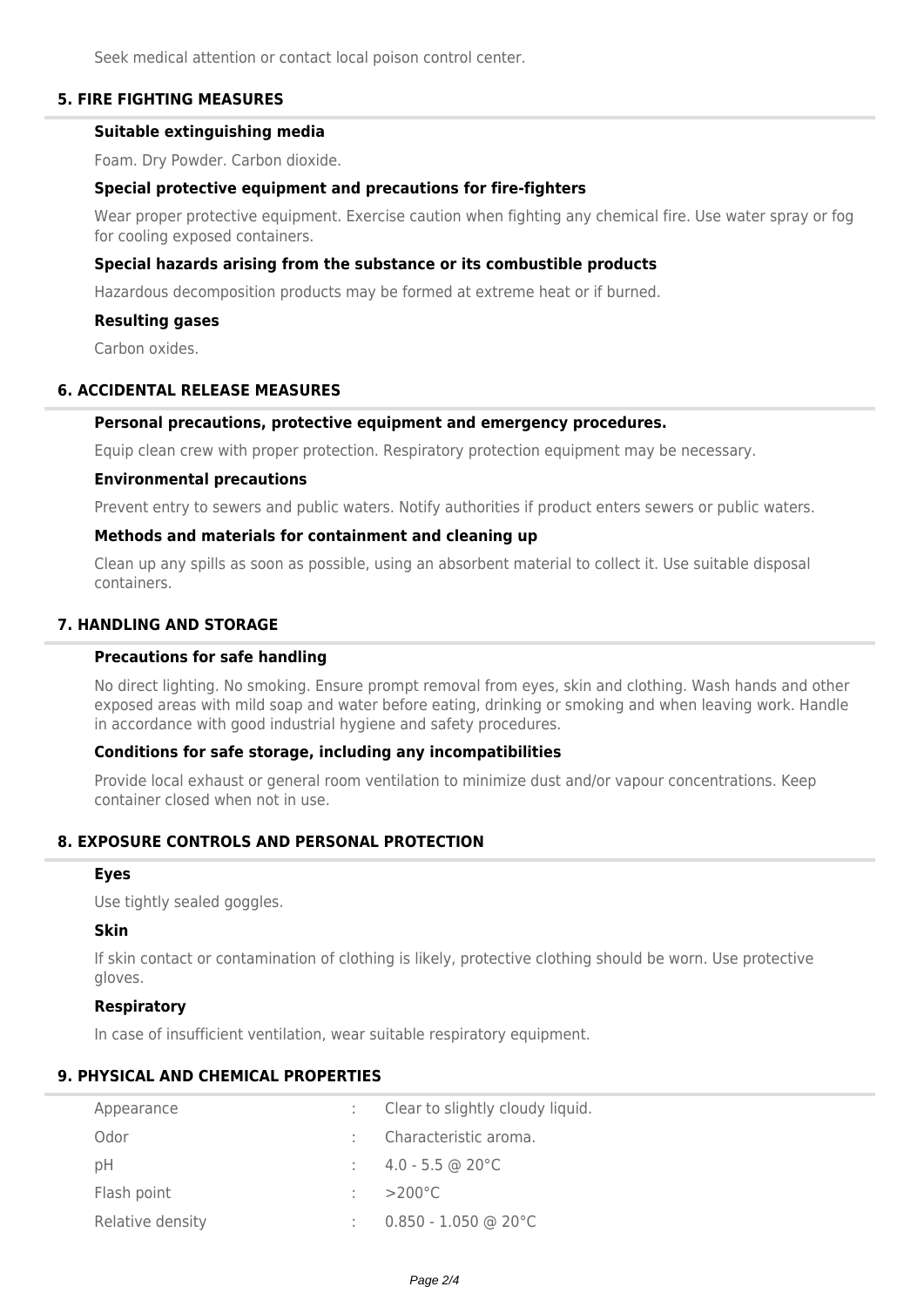## **10. STABILITY AND REACTIVITY**

## **Reactivity**

This material presents no significant reactivity hazard.

### **Chemical stability**

Chemically stable.

### **Possibility of hazardous reactions**

Hazardous polymerization will not occur.

### **Conditions to avoid**

Avoid sparks, flame and other heat sources.

#### **Incompatible materials**

Strong oxidizing agents.

### **Hazardous decomposition products**

Carbon Oxides.

## **11. TOXICOLOGICAL INFORMATION**

### **Acute toxicity**

Not available.

### **Inhalation**

Possible irritation should be prevented by proper handling and care.

#### **Skin contact**

Adverse skin effects should be prevented by normal care and personal hygiene.

#### **Eye contact**

Possible irritation should be prevented by wearing safety glasses.

## **12. ECOLOGICAL INFORMATION**

## **Ecotoxicity**

Avoid any pollution of ground, surface or underground water.

## **Persistence and degradability**

Not available.

### **Bio - accumulative potential**

Not available.

#### **Mobility in soil**

Not available.

## **Other adverse effects**

Not available.

## **13. DISPOSAL CONSIDERATION**

Dispose of product in accordance with local, state or provincial and federal regulations. Check with local municipal authority to ensure compliance.

## **14. TRANSPORT INFORMATION**

## **US DOT Shipping Description (Land)**

Not regulated